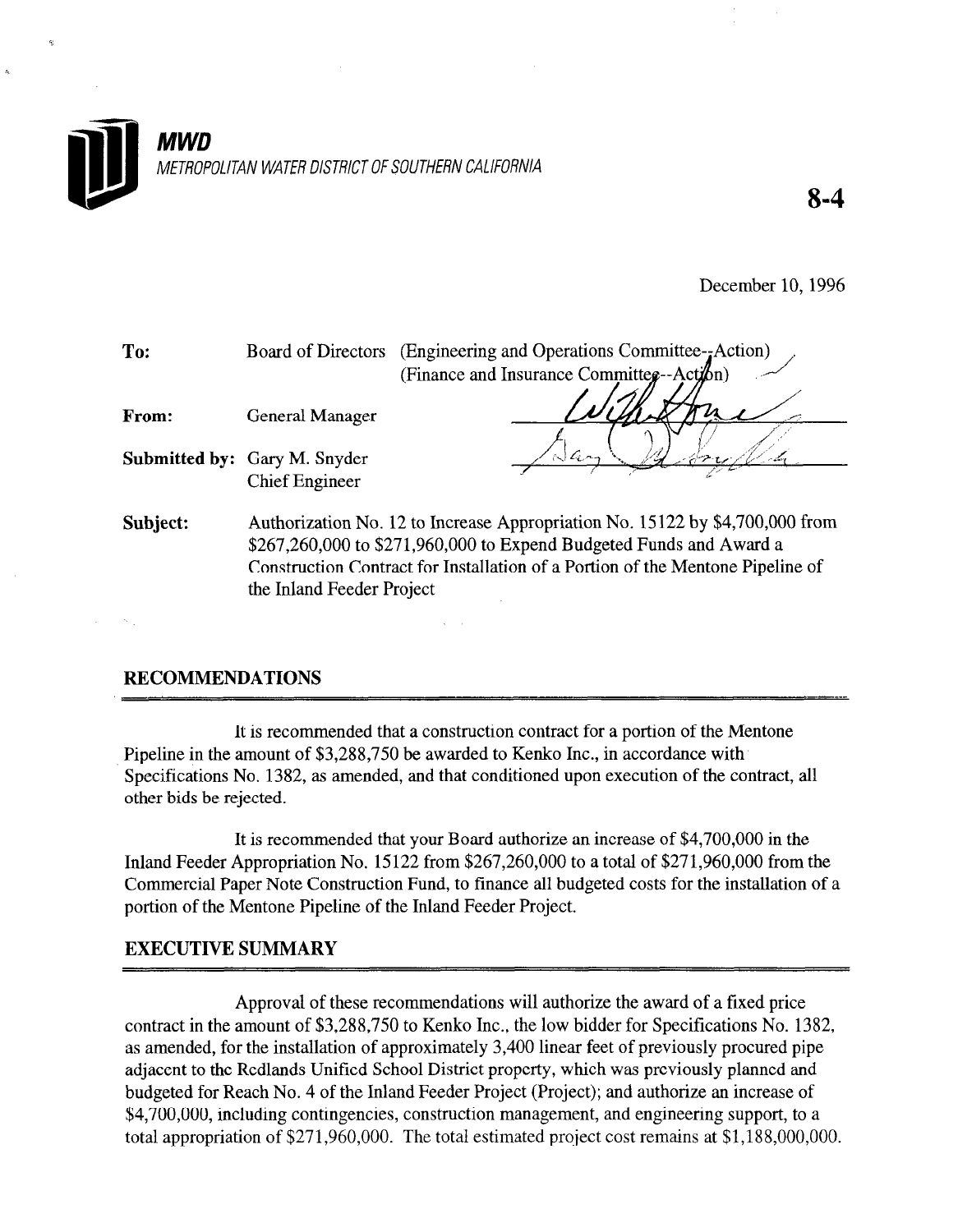This segment was originally included in the overall construction of the Mentone Pipeline of the Project, but is being executed as a separate contract in order to complete construction prior to the opening of a new high school adjacent to the alignment in the community of Mentone.

### BRIEF DESCRIPTION

Nine bids were received and opened under Specifications No. 1382, as amended, for the installation of approximately 3,400 linear feet of 145-l/2-inch-diameter pipeline for the Project and are shown on the Abstract of Bids (see Attachment B). The original low bid was received from Colich Bros. Inc., in the amount of \$2,899,000. Colich Bros. Inc., however, has since requested relief from their bid due to a mathematical error. The next lowest responsible bid from Kenko Inc., in the amount of \$3,288,750, complies with the requirements of the specifications, is \$351,250 below the next lowest bid, and is \$2,411,250 below the Engineer's Estimate. Bids did not include the cost of the pipe because in September 1996, your Board approved Authorization No. 7 to Appropriation No. 15122 for the advanced procurement of fabricated-steel pipe for this segment.

A \$4,700,000 increase in Appropriation No. 15 122, formerly Appropriation No. 559, is therefore required for the installation of a portion of the Mentone Pipeline of the Project. The total estimated cost of the Project remains at \$1,188,000,000 (see Attachment A).

| 区 | <b>Contract Status</b><br><b>New</b><br>Amended                               | <b>Funding</b><br>⊠ | Capital-Appropriation No. 15122<br>O & M                                                                   | ⊠ | <b>Type of Competition</b><br>Competitive Bidding<br>Specification No. 1382<br>Negotiated Contract |
|---|-------------------------------------------------------------------------------|---------------------|------------------------------------------------------------------------------------------------------------|---|----------------------------------------------------------------------------------------------------|
| ⊠ | <b>Contract Form</b><br>Lease<br><b>Professional Services</b><br>Construction | ⊠<br>⊠              | <b>Budget Status</b><br>FY 96/97 Amount \$60,896,200<br>Out-Year Amount \$959,522,500<br>Non-Budget Amount | X | Sole Source<br><b>Contract Type</b><br><b>Fixed Price</b><br>Cost Plus<br>Time and Materials       |

### PURPOSE/BACKGROUND

The Mentone Pipeline runs along Opal Avenue adjacent to Redlands Unified School District (RUSD) property. This property is the site of a new high school that is scheduled to open in September 1997. To mitigate potential safety hazards and traffic inconveniences associated with Metropolitan's construction, RUSD and the San Bernardino Transportation and Flood Control Department have requested that Metropolitan complete its construction adjacent to the school prior to the scheduled school opening.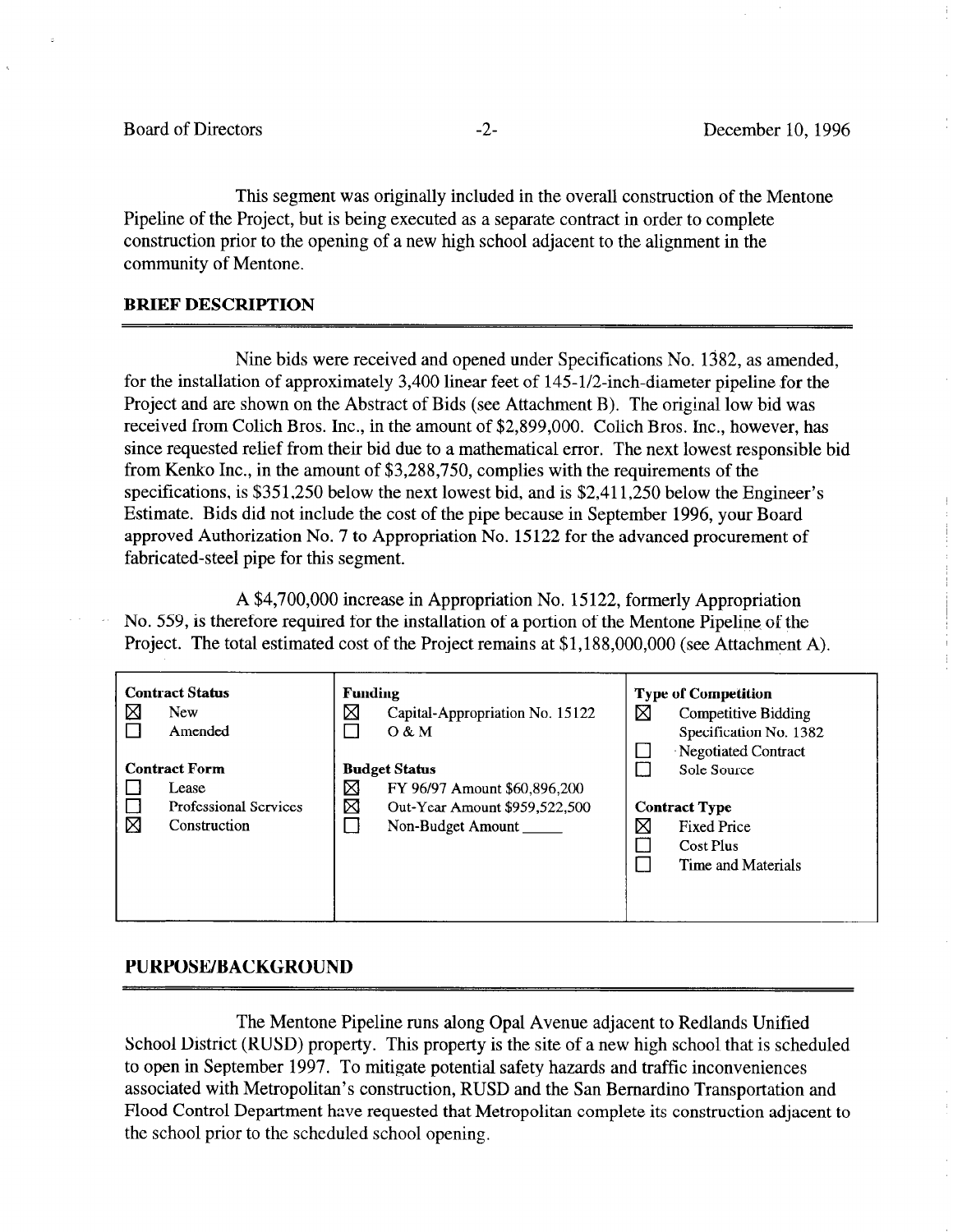To complete construction in the RUSD area prior to September 1997, an advanced procurement of the necessary pipe and associated fittings was executed, as authorized by your Board in September, and is scheduled for delivery in February 1997. The remaining portion of the Mentone Pipeline will be constructed under a separate contract.

### ACTIONS AND MILESTONES

Construction is scheduled to begin in February 1997 and complete in August 1997. The remaining portion of the Mentone Pipeline is scheduled to begin construction in early- 1999.

### MBE/WBE

The specifications, as amended, established a mandatory subcontracting minimum of 16 percent to qualified subcontractors. Kenko listed 27.42 percent of this project as subcontracted to qualified subcontractors.

The specifications, as amended, required the bidder to submit documentation of its good-faith effort to encourage the participation of minority-, women-, and other-owned business enterprises (MBE/WBE/QBEs). As a result of this good-faith effort, participation by MBEs of 9 percent and by WBEs of 3 percent was expected. Kenko achieved 9.09 percent certified MBE participation and 3.02 percent certified WBE participation. The MBE and WBE subcontractors are listed on Attachment C.

### CEQA COMPLIANCE/ENVIRONMENTAL DOCUMENTATION

All California Environmental Quality Act (CEQA) requirements have been satisfied for the proposed action. In February 1993, your Board certified the Final Environmental Impact Report for the Project. This action satisfied the provisions of CEQA, and no further environmental documentation or reviews are necessary for your Board to take action on this recommendation.

| <b>Plan and Bid Statistics</b><br>29 Contractors Requested Plans<br>9 Bids Submitted | <b>Evaluation Criteria</b><br>Low bid that meets the requirements of the specifications.<br>Bidders qualifications and MBE/WBE participation are<br>also considered. |  |  |
|--------------------------------------------------------------------------------------|----------------------------------------------------------------------------------------------------------------------------------------------------------------------|--|--|
|                                                                                      | <b>Contractual Details</b><br>⊠<br>Anticipated Duration 160 days<br><b>Hourly Rates</b><br>$\boxtimes$<br>Prevailing Wage Rates Will Apply                           |  |  |

## BSB\mg:rev2 (kenko)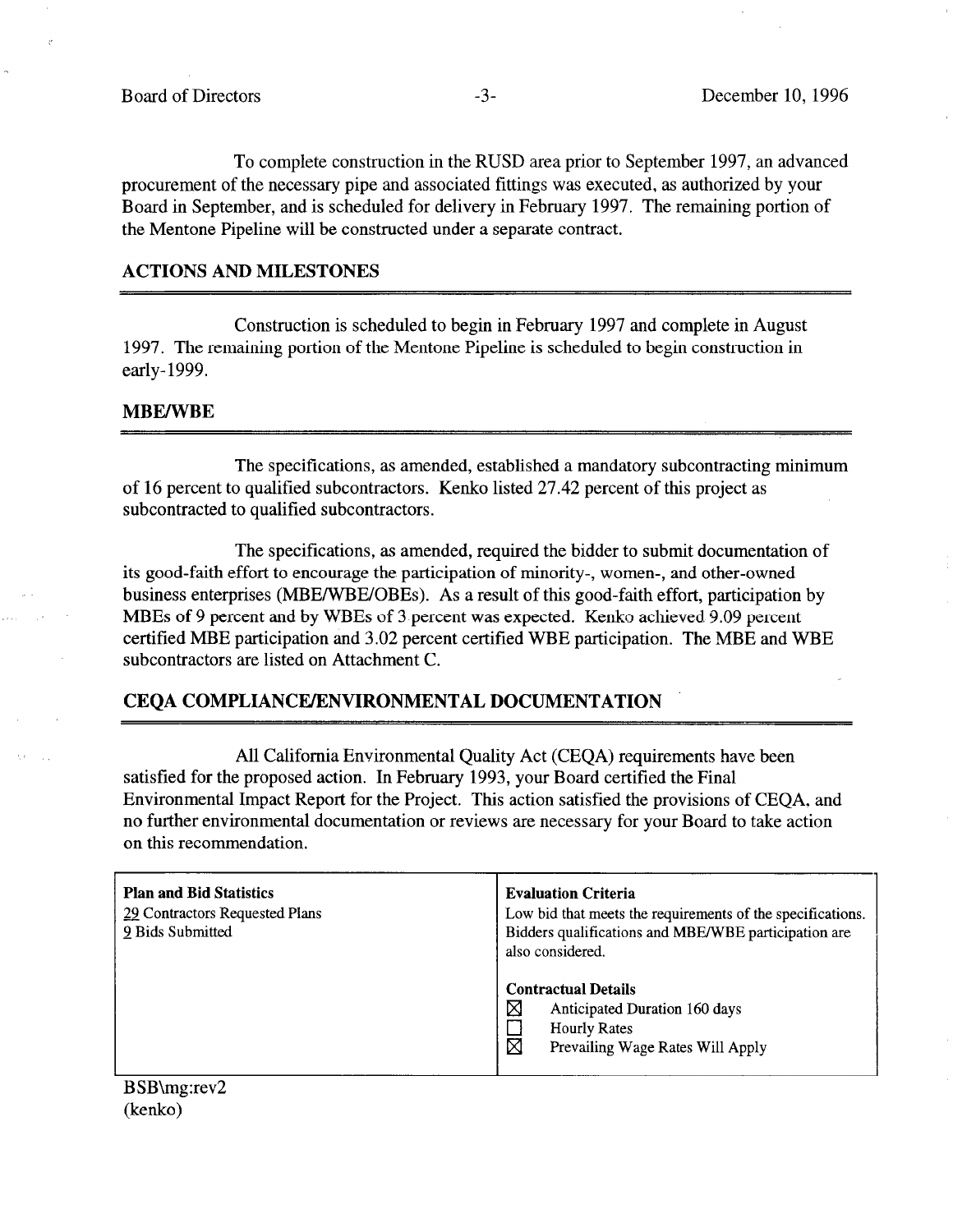### Attachment A

 $\hat{\boldsymbol{\beta}}$  $\frac{1}{2}$ 

÷

 $\sim$ 

## Financial Statement Inland Feeder Program (Capital Program No. 5-5590-l 1)

Project Summary:

 $\ddot{\mathcal{L}}$ 

 $\tilde{\mathcal{A}}$ 

## TOTAL PROJECT

|                        | <b>Current Budget</b> | <b>Total Appropriation</b> |  |
|------------------------|-----------------------|----------------------------|--|
| Planning               | 8,020,000<br>\$       | \$<br>8,020,000            |  |
| Land                   | 51,000,000            | 30,600,000                 |  |
| Mitigation             | 13,660,000            | 8,480,000                  |  |
| Design                 | 75,000,000            | 65,828,000                 |  |
| Contracts/Construction | 900,000,000           | 142,308,000                |  |
| Contingency            | 140,320,000           | 16,724,000                 |  |
| <b>TOTAL</b>           | \$1,188,000,000       | \$271,960,000              |  |

The total cost breakdown for Authorization Nos. 11 and 12 to Appropriation No. 15122 are shown below:

|                                                       | <b>Authorization No. 11</b><br><b>Authorization No. 12</b> |                      |    |                      |
|-------------------------------------------------------|------------------------------------------------------------|----------------------|----|----------------------|
| <b>CONSTRUCTION</b>                                   | \$                                                         | 90,268,000           | \$ | 93,557,000           |
| LABOR:                                                |                                                            |                      |    |                      |
| Study                                                 | \$                                                         | 1,510,000            | \$ | 1,510,000            |
| Preliminary Engineering, Final Engineering and        |                                                            |                      |    |                      |
| <b>Preparation of Specifications</b>                  |                                                            | 18,060,000           |    | 18,060,000           |
| Shop Drawing Reviews, Contract Admin.,                |                                                            |                      |    |                      |
| <b>Field/Fabrication Inspections</b><br>Environmental |                                                            | 6,885,000            |    | 7,471,000            |
| Right-of-Way                                          |                                                            | 380,000<br>4,050,000 |    | 380,000<br>4,050,000 |
|                                                       |                                                            |                      |    |                      |
| <b>LABOR SUBTOTAL</b>                                 | s                                                          | 24,635,000           | S. | 31,471,000           |
| <b>Materials and Supplies</b>                         |                                                            | 3,960,000            |    | 3,960,000            |
| <b>Incidental Expenses</b>                            |                                                            | 1,600,000            |    | 1,616,000            |
| Professional & Technical Services                     |                                                            | 57,616,000           |    | 57,616,000           |
| <b>Environmental Mitigation</b>                       |                                                            | 7,900,000            |    | 7,900,000            |
| <b>Right-of-Way Acquisition</b>                       |                                                            | 20,300,000           |    | 20,300,000           |
| <b>Operating Equipment Use</b>                        |                                                            | 650,000              |    | 660,000              |
| <b>Administrative Overhead</b>                        |                                                            | 17,037,000           |    | 17,361,000           |
| Owner Controlled Insurance Program (OCIP)             |                                                            | 20,795,000           |    | 20,795,000           |
| Contingencies                                         |                                                            | 16,249,000           |    | 16,724,000           |
| <b>TOTAL</b>                                          |                                                            | \$267,260,000        |    | \$271,960,000        |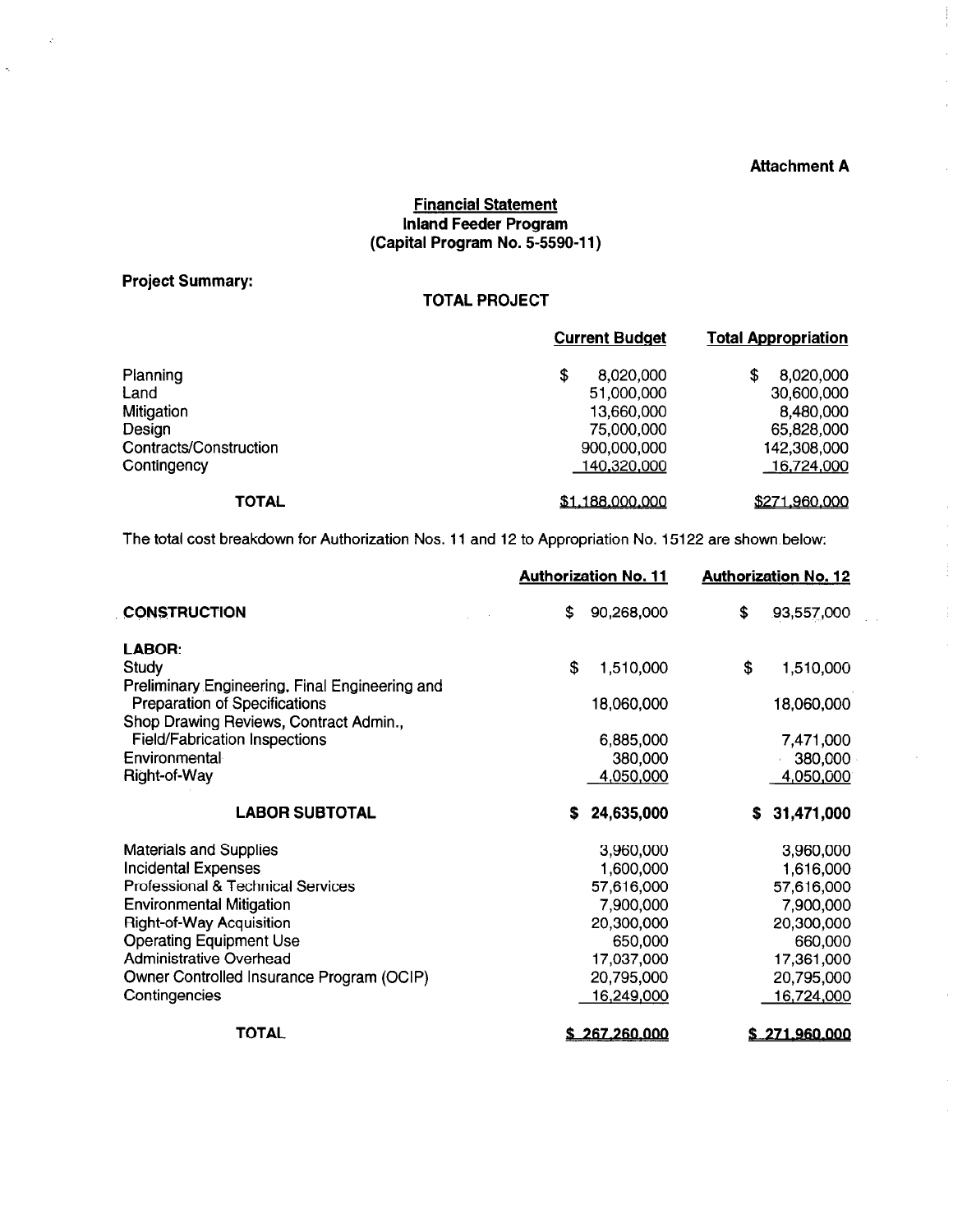#### Attachment A Page 2

### Financial Statement (Program No. 5-5590-l 1)

#### Estimated Funds Required:

| <b>Revision</b>            | <b>Date</b>       | <b>Amount</b>   |
|----------------------------|-------------------|-----------------|
| Revision No. 1             | August 8, 1989    | \$<br>3,450,000 |
| Revision No. 2             | July 31, 1990     | 2,320,000       |
| Revision No. 3             | December 17, 1991 | 2,330.000       |
| Revision No. 4             | January 22, 1993  | 3,000,000       |
| Revision No. 5             | March 30, 1993    | 102,900,000     |
| Revision No. 6             | June 30, 1993     | 0               |
| <b>Authorization No. 7</b> | August 20, 1996   | 2,200,000       |
| Authorization No. 8        | October 29, 1996  | 8,250,000       |
| Authorization No. 9        | October 31, 1996  | 19,710,000      |
| Authorization No. 10       | November 19, 1996 | 7,600,000       |
| Authorization No. 11       | December 10, 1996 | 115,500,000     |
| Authorization No. 12       | December 10, 1996 | 4,700,000       |
| Remaining                  |                   | 916,040,000     |

#### Total

Source of Funds--Commercial Paper Note Construction Fund

Class: One--Project directly related to delivery of water.

#### Projected Expenditures of Funds:

Through Fiscal Year 1995/96 Fiscal Year 1996/97 Fiscal Year 1997198 Fiscal Year 1998/99 Fiscal Year 1999/00 Fiscal Year 2000/01 Fiscal Year 2001/02 Fiscal Year 2002/03 Fiscal Year 2003/04 **Contingency** \$71,120,000 140.320.000

TOTAL

52,600,OOO 82,000,OOO 130,000,000 244,000,OOO 179,000,000 171 ,oOO,ooo 82,560,OOO 36,000,OOO

\$1,188,000,000

 $\frac{1}{2} \left( \frac{1}{2} \right)_{\rm{max}}$ 

 $\sim \lambda_{\rm B}$ 

\$1,188,000,000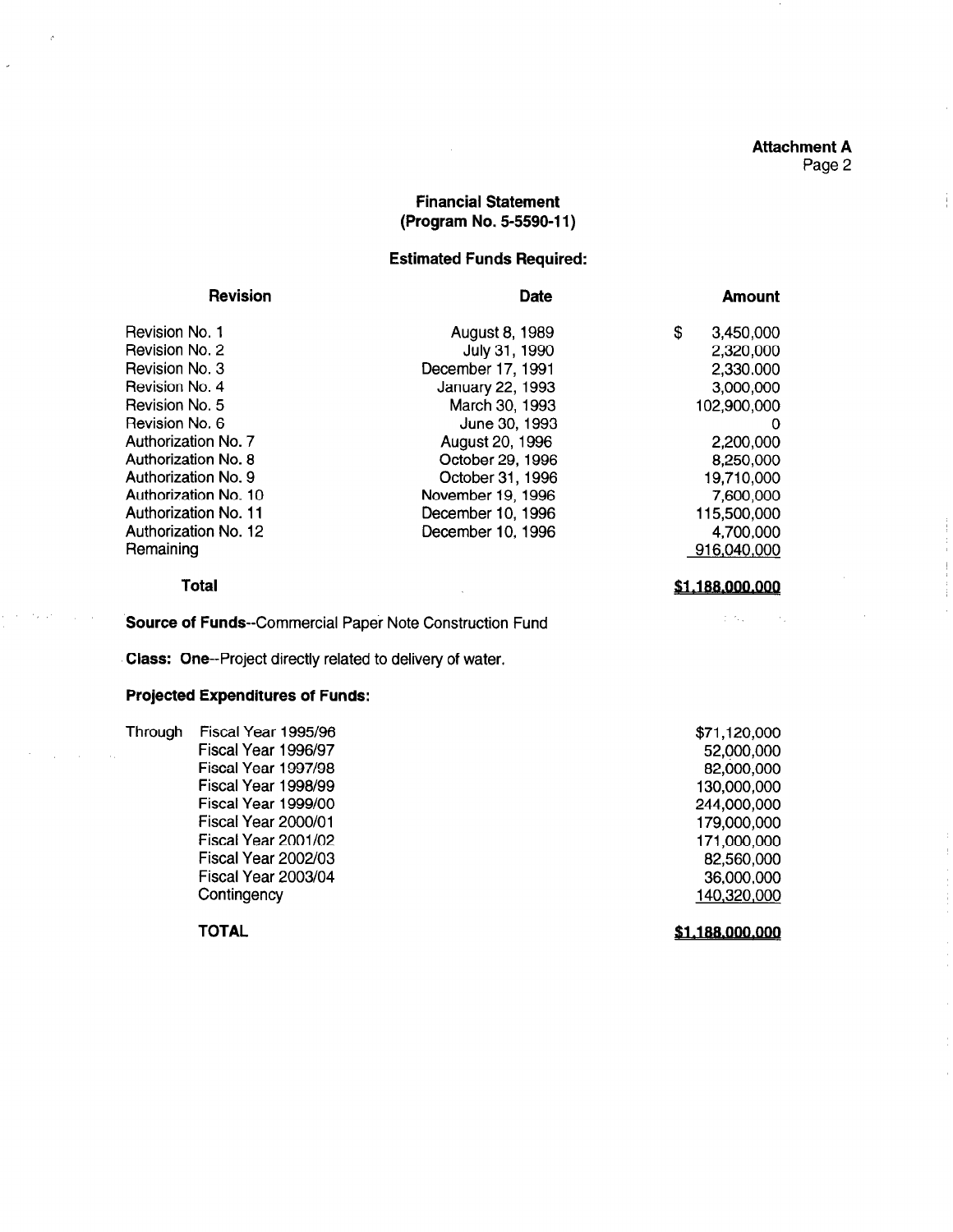# The Metropolitan Water District of Southern California

## ABSTRACT OF BIDS RECEIVED NOVEMBER 12,1996 AT 2:00 PM Specifications No. 1382, as Amended

## Inland Feeder Mentone Pipeline Station 1019+00 to Station 1053+00

This project consists of installing 3,400 linear feet of 145.5-inch-diameter Metropolitan-furnished fabricated steel pipe and fittings, improving approximately l/2 mile of county street (Opal Avenue), relocating and modifying 1,300 linear feet of a sewer line, relocating 300 linear feet of 48-inch-diameter water line at Opal Avenue, constructing 60-foot-long protective slab over existing Bear Valley Canal at Nice Avenue, removing 262 feet of existing unreinforced trapezoidal concrete canal, constructing manhole and appurtenant structures, relocating 900 linear feet of an 8-inch-diameter water line, constructing temporary access roads, constructing a masonry wall, supporting and protecting existing utilities, replacing existing landscaping and sprinklers, maintaining street closures and detouring traffic, miscellaneous construction, and other work.

Engineer's Estimate: \$5700,000

| <b>Bidder &amp; Location</b>                                    | <b>Item 1</b><br><b>Mobilization</b> | Item 2<br><b>Steel Pipe</b><br>Construction | <b>Item 3 Steel</b><br><b>Pipe &amp; Fittings</b><br><b>Fabrication &amp;</b><br><b>Installation</b> | Item 4<br>Road<br><b>Improvements</b><br>Construction | Total Items 1 - 4 |
|-----------------------------------------------------------------|--------------------------------------|---------------------------------------------|------------------------------------------------------------------------------------------------------|-------------------------------------------------------|-------------------|
| Colich Bros., Inc., dba Colich & Sons -<br>Gardena, California* | \$200,000                            | \$2,434,000                                 | \$225,000                                                                                            | \$40,000                                              | \$2,899,000       |
| Kenko, Inc., dba McGrand &<br>Associates - Calimesa, California | \$200,000                            | \$2,723,750                                 | \$300,000                                                                                            | \$65,000                                              | \$3,288,750       |
| Steve Bubalo Construction Co., Inc. -<br>Monrovia, California   | \$200,000                            | \$3,115,000                                 | \$300,000                                                                                            | \$25,000                                              | \$3,640,000       |
| L. H. Woods & Sons, Inc. - Brea,<br>California                  | \$200,000                            | \$3,292,000                                 | \$200,000                                                                                            | \$150,000                                             | \$3,842,000       |
| J. R. Pipeline Co., Inc. - Perris,<br>California                | \$200,000                            | \$3,519,000                                 | \$160,000                                                                                            | \$120,000                                             | \$3,999,000       |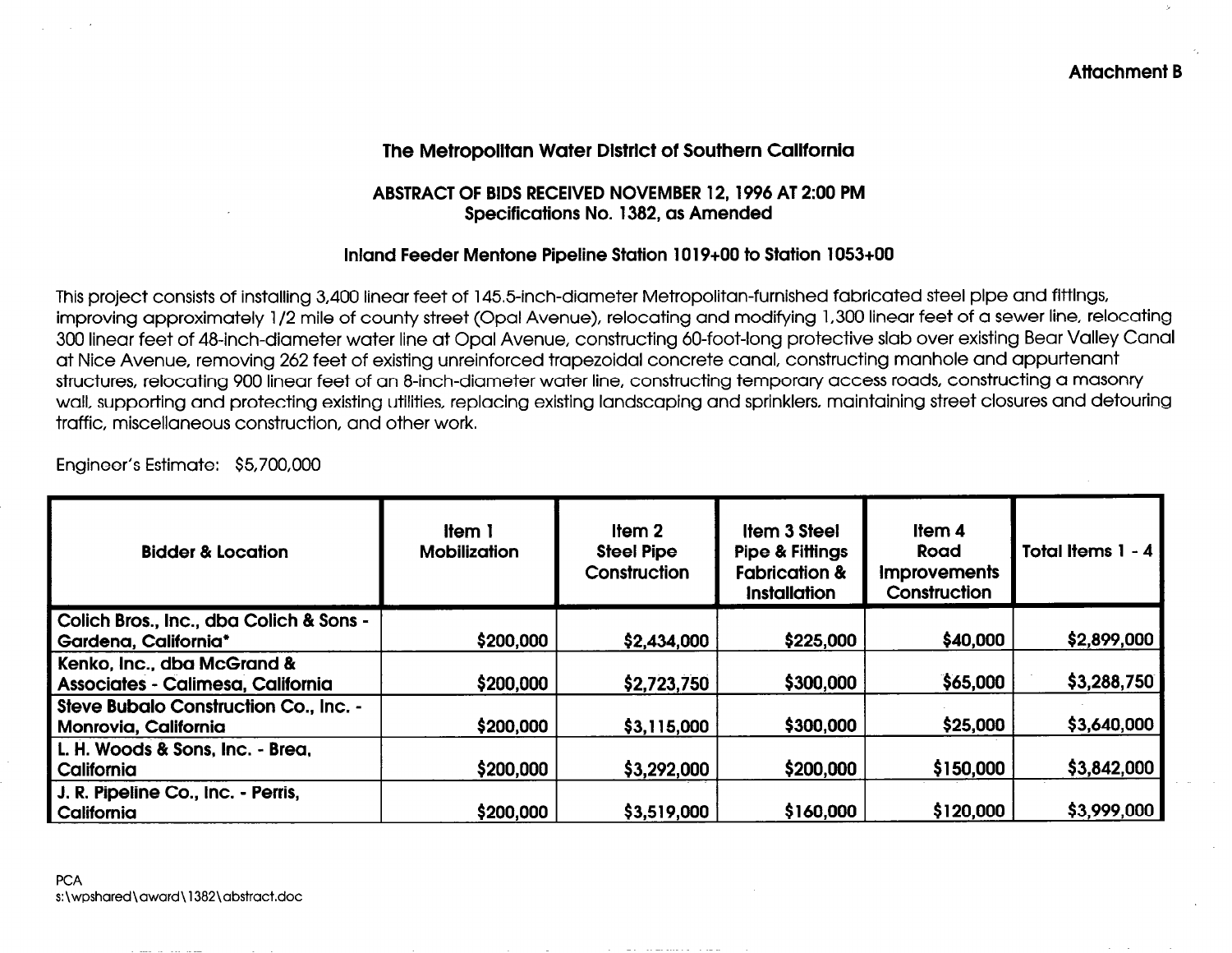$\sim 10^{10}$ 

 $\Lambda$ 

 $\sim$ 

 $\sim 10$ 

 $\rightarrow$ 

| <b>Barnard Construction Company,</b>         |           |             |           |           |             |
|----------------------------------------------|-----------|-------------|-----------|-----------|-------------|
| Incorporated - Bozeman, Montana              | \$200,000 | \$3,518,000 | \$430,000 | \$250,000 | \$4,398,000 |
| Advanco Constructors, Div. of Zurn           |           |             |           |           |             |
| Constructors, Inc. - Upland, California      | \$200,000 | \$4,010,401 | \$500,000 | \$60,000  | \$4,770,401 |
| <b>Valley Engineers, Inc. - Fresno,</b>      |           |             |           |           |             |
| California                                   | \$200,000 | \$4,332,200 | \$233,000 | 155,500   | 4,920,700   |
| <b>Miaden Buntich Construction Co., Inc.</b> |           |             |           |           |             |
| <b>Sunland, California</b>                   | \$200,000 | \$4,571,000 | 150,000   | 55,000    | \$4,976,000 |

 $\mathcal{A}^{\mathcal{A}}$  and  $\mathcal{A}^{\mathcal{A}}$  are  $\mathcal{A}^{\mathcal{A}}$  . In the following

contract and an

2

 $\sim$   $\sim$ 

 $\alpha$  ,  $\beta$  ,  $\alpha$  ,  $\beta$ 

 $\mathcal{Z}$ 

l Colich & Sons requested relief from bid due to significant math error in bid proposal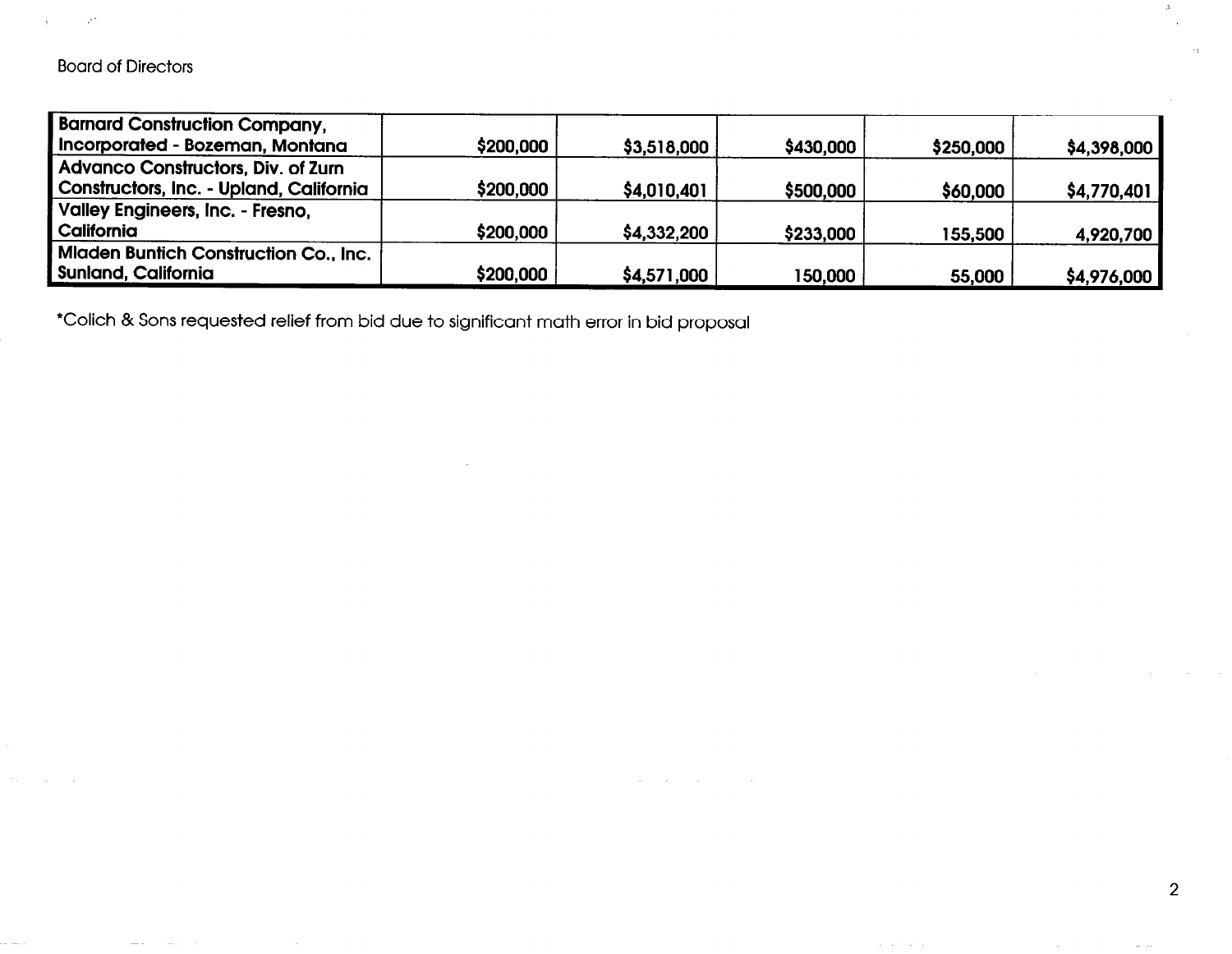# MBE/WBE PARTICIPATION Spec. No. 1382, as Amended

Name of Bidder: Kenko, Inc., dba McGrand & Associates PARTICIPATION LEVELS: 9 Percent MBE and 3 Percent WBE

| <b>Name of Certified</b>                                        |                                                  | Participation |      |
|-----------------------------------------------------------------|--------------------------------------------------|---------------|------|
| MBE/WBE<br><b>Subcontractor/Supplier</b>                        | Work to Be Performed or Materials To Be Supplied | MBE%          | WBE% |
| <b>Ace Fence Company</b>                                        | Fencing                                          | 2.25<br>4.01  |      |
| Gilbert Ayala & Sons, Inc.<br><b>Franklin Reinforcing Steel</b> | Paving<br><b>Reinforcing Steel</b>               | .85           |      |
| Lowbed & Pipe Hauling<br>Services                               | <b>Pipe Trucking</b>                             | 1.98          |      |
| PC & Peripherals Repair                                         | Computer Equipment                               | .33           |      |
| Universal Laboratory, Inc.                                      | Testing                                          |               | .74  |
| Trucking<br>G. A. Papaioanv                                     |                                                  |               | 2.28 |
|                                                                 | <b>Total Participation</b>                       | 9.42          | 3.02 |